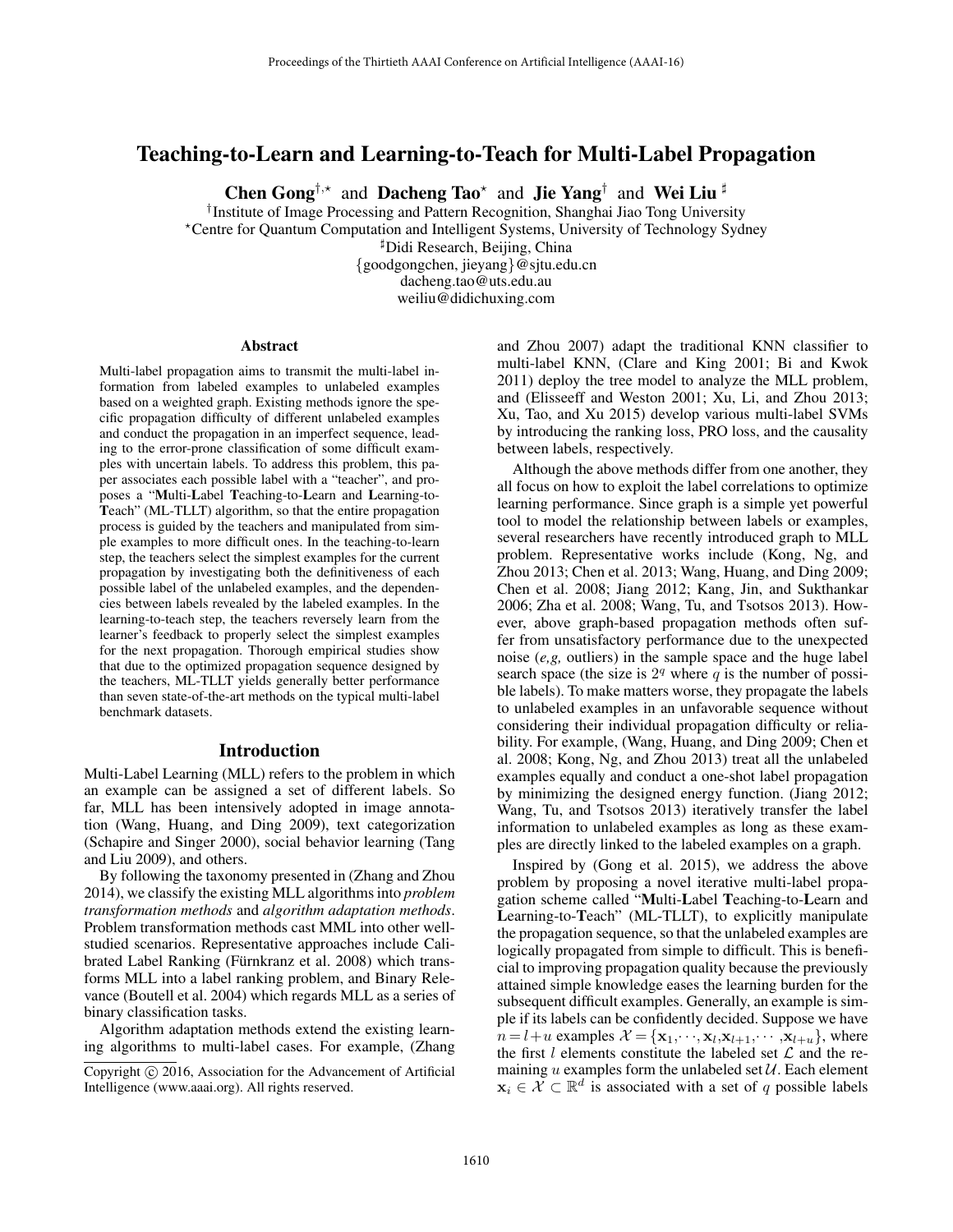encoded in a label vector  $\mathbf{Y}_i = (\mathbf{Y}_{i1}, \cdots, \mathbf{Y}_{iq}) \in \{0, 1\}^q$ , where  $Y_{ir} = 1$  ( $r = 1, \dots, q$ ) means that  $x_i$  has the label r, and 0 otherwise. Our target is to iteratively propagate the labels  $Y_1, \dots, Y_l$  from  $\mathcal L$  to  $\mathcal U$  based on the established KNN graph  $\mathcal{G} = \langle \mathcal{V}, \mathcal{E} \rangle$  (see Fig.1(a)). Here V is the node set corresponding to the total *n* examples, and  $\mathcal E$  is the edge set representing the similarities between these nodes.

We associate each of the  $q$  labels with a "teacher" (see Fig.1(b)). In the teaching-to-learn step of a single propagation, the r-th  $(r = 1, \dots, q)$  teachers estimate the difficulty of  $x_i \in \mathcal{U}$  by evaluating the r-th label definitiveness  $M_r(x_i)$ from their own viewpoints. The correlations between labels are also considered by the teachers and then encoded in the variables  $Q_{rp} \in [0, 1]$   $(r, p = 1, \dots, q)$ . Based on the labelspecific definitiveness and the pairwise label correlations, the simplest examples are determined by individual teachers (recorded by the selection matrix  $S^{(1)}, \cdots, S^{(q)}$ ), after which the overall simplest examples agreed by all the teachers are placed into the curriculum set  $S^*$ . The state-of-theart TRAnsductive Multi-label (TRAM) algorithm (Kong, Ng, and Zhou 2013) is adopted as a "learner" to reliably propagate the labels to the designated curriculum  $S^*$  (see Fig.1(c)). In the learning-to-teach step, the learner delivers learning feedback to the teachers to assist them in deciding the subsequent suitable curriculum. The above ML-TLLT process iterates with the labeled set and unlabeled set respectively updated by  $\mathcal{L} := \mathcal{L} \cup \mathcal{S}^*$  and  $\mathcal{U} := \mathcal{U} - \mathcal{S}^*$ , and terminates when  $U = \emptyset$ . As a result, all the original unlabeled examples are assigned reliable labels  $Y_{l+1}, \cdots, Y_{l+u}$ .

Our work is different from active learning (Settles 2010) because active learning needs a human labeler to label the selected examples while our method does not. Our work also differs from curriculum learning (Bengio et al. 2009; Kumar, Packer, and Koller 2010; Jiang et al. 2015; Khan, Mutlu, and Zhu 2011) in that ML-TLLT requires the interaction between a teaching committee and a learner.

# Our Approach

We denote **W** as the adjacency matrix of  $G$  with the  $(i, j)$ th element  $\mathbf{W}_{ij} = \exp\left(-\|\mathbf{x}_i - \mathbf{x}_j\|^2 / (2\xi^2)\right)$  if  $\mathbf{x}_i$  and  $\mathbf{x}_j$ are linked by an edge, and  $W_{ij} = 0$  otherwise. Here  $\xi$  is the kernel width decided as the average Euclidean distance between all pairs of examples (Kong, Ng, and Zhou 2013). Based on **W**, we have the diagonal degree matrix  $D_{ii} = \sum_{i=1}^{n} W_{ij}$  and graph Laplacian matrix  $L = D - W$ . We  $\sum_{j=1}^{n} \mathbf{W}_{ij}$  and graph Laplacian matrix  $\mathbf{L} = \mathbf{D} - \mathbf{W}$ . We stack  $\mathbf{Y}_1, \dots, \mathbf{Y}_n$  into a label matrix  $\mathbf{Y} = (\mathbf{Y}_1^\top, \dots, \mathbf{Y}_n^\top)^\top$ , and the correlation between labels  $r$  and  $p$  is then computed by  $Q_{rp} = cos(\mathbf{Y}_{\mathcal{L},r}, \mathbf{Y}_{\mathcal{L},p}) = \frac{\langle \mathbf{Y}_{\mathcal{L},r}, \mathbf{Y}_{\mathcal{L},p} \rangle}{\|\mathbf{Y}_{\mathcal{L},r}\| \|\mathbf{Y}_{\mathcal{L},p}\|}$  with  $\mathbf{Y}_{\mathcal{L},r} = (\mathbf{Y}_{1r}, \cdots, \mathbf{Y}_{lr})^{\top}$ . Similarly, we also define a label score matrix  $\mathbf{F} = (\mathbf{F}_1^\top, \cdots, \mathbf{F}_n^\top)^\top$  with every element  $\mathbf{F}_{ir} \ge 0$ denoting the possibility of  $x_i$  belonging to the class  $r$ .

## Teaching-to-learn Step

In each propagation, all the unlabeled examples that are directly connected to  $\mathcal L$  are included in the candidate set  $\mathcal B$  of size  $b$ , and the target of the teachers is to pick up the simplest curriculum examples  $S^* = {\mathbf{x}_1^*, \cdots, \mathbf{x}_s^*}$  from B where

s is the number of selected examples. Such selection should consider both the definitiveness of individual possible label, and the correlation between the pairs of labels.

The example  $x_i \in \mathcal{B}$  is simple in terms of the r-th label if  $Y_{ir}$  is definitely 1 or 0. Let  $C_r$  (or  $\bar{C}_r$ ) as the set including all the labeled examples with the  $r$ -th label 1 (or 0), the definitiveness of  $x_i$ 's r-th label is then modeled by

$$
M_r(\mathbf{x}_i) = |\tilde{T}(\mathbf{x}_i, C_r) - \tilde{T}(\mathbf{x}_i, \bar{C}_r)|,
$$
 (1)

where  $\tilde{T}(\mathbf{x}_i, \mathcal{C}_r)$  (or  $\tilde{T}(\mathbf{x}_i, \tilde{\mathcal{C}}_r)$ ) represents the average commute time between  $x_i$  and all the elements in the set  $\mathcal{C}_r$  (or  $\overline{C_r}$ ). That is,

$$
\begin{cases}\n\tilde{T}(\mathbf{x}_i, \mathcal{C}_r) = \frac{1}{|\mathcal{C}_r|} \sum_{\mathbf{x}_{i'} \in \mathcal{C}_r} T(\mathbf{x}_i, \mathbf{x}_{i'}) \\
\tilde{T}(\mathbf{x}_i, \bar{\mathcal{C}}_r) = \frac{1}{|\bar{\mathcal{C}_r}|} \sum_{\mathbf{x}_{i'} \notin \mathcal{C}_r} T(\mathbf{x}_i, \mathbf{x}_{i'})\n\end{cases} (2)
$$

In (2), the notation " $|\cdot|$ " computes the size of the corresponding set, and  $T(\mathbf{x}_i, \mathbf{x}_{i'})$  denotes the commute time (Qiu and Hancock 2007) between  $x_i$  and  $x_{i'}$ , which is

$$
T(\mathbf{x}_i, \mathbf{x}_{i'}) = \sum_{k=1}^n h(\lambda_k) (\mathbf{u}_{ki} - \mathbf{u}_{ki'})^2, \qquad (3)
$$

where  $0 = \lambda_1 \leq \cdots \leq \lambda_n$  are the eigenvalues of Laplacian matrix **L**, and  $\mathbf{u}_1, \dots, \mathbf{u}_n$  are the associated eigenvectors;  $\mathbf{u}_{ki}$ denotes the *i*-th element of  $\mathbf{u}_k$ ;  $h(\lambda_k) = 1/\lambda_k$  if  $\lambda_k \neq 0$  and  $h(\lambda_k) = 0$  otherwise. Commute time  $T(\mathbf{x}_i, \mathbf{x}_{i'})$  describes the time cost starting from  $x_i$ , reaching  $x_{i'}$ , and then returning to  $x_i$  again, therefore it can be leveraged to describe the closeness of two examples. The larger  $M_r(\mathbf{x}_i)$  is, the simpler  $x_i$  is in terms of the label r.

To consider the correlations between labels, we force the two teachers of labels  $r$  and  $p$  to generate similar curriculums if the two labels are highly correlated over the labeled examples (*i.e.*  $Q_{rp}$  is large). Based on above considerations, we introduce a binary example selection matrix  $\mathbf{S}^{(r)} \in \{1,0\}^{b \times s}$  for the *r*-th label (*r* = 1,···,*q*). The element  $\mathbf{S}_{ii}^{(r)} = 1$  means that the *r*-th teacher considers the *i*-th example to be simple, and it should therefore be included as the  $j$ -th element in the curriculum set. The final selected examples agreed by all q teachers are indicated by the matrix **S**∗, which has the same definition as  $S^{(r)}$ . Therefore, the model for the selection of examples is

$$
\min_{\mathbf{S}^{(1)},\dots,\mathbf{S}^{(q)},\mathbf{S}^{*}} \sum_{r=1}^{q} \text{tr}(\mathbf{S}^{(r)\top}\mathbf{M}^{(r)-1}\mathbf{S}^{(r)}) + \beta_0 \sum_{r,p=1}^{q} Q_{rp} \left\| \mathbf{S}^{(r)} - \mathbf{S}^{(p)} \right\|^{2} + \beta_1 \sum_{r=1}^{q} \left\| \mathbf{S}^{(r)} - \mathbf{S}^{*} \right\|^{2},
$$
\ns.t. 
$$
\mathbf{S}^{*} \in \{1,0\}^{b \times s}, \ \mathbf{S}^{* \top} \mathbf{S}^{*} = \mathbf{I}_{s \times s},
$$
\n
$$
\mathbf{S}^{(r)} \in \{1,0\}^{b \times s}, \ \mathbf{S}^{(r) \top} \mathbf{S}^{(r)} = \mathbf{I}_{s \times s}, \text{ for } r = 1, \dots, q
$$
\n(4)

where  $M(r)$  is a diagonal matrix with the diagonal elements  $\mathbf{M}_{ii}^{(r)} = M_r(\mathbf{x}_i)$  for any  $\mathbf{x}_i \in \mathcal{B}$ . The first *definitiveness term* in the objective function investigates the definitiveness of  $x_i$ 's all q labels and regulates the *i*-th row of  $\mathbf{S}^{(r)}$  to zeros if  $M_r(\mathbf{x}_i)$  is small. The second *label correlation term* discovers the label dependencies to make the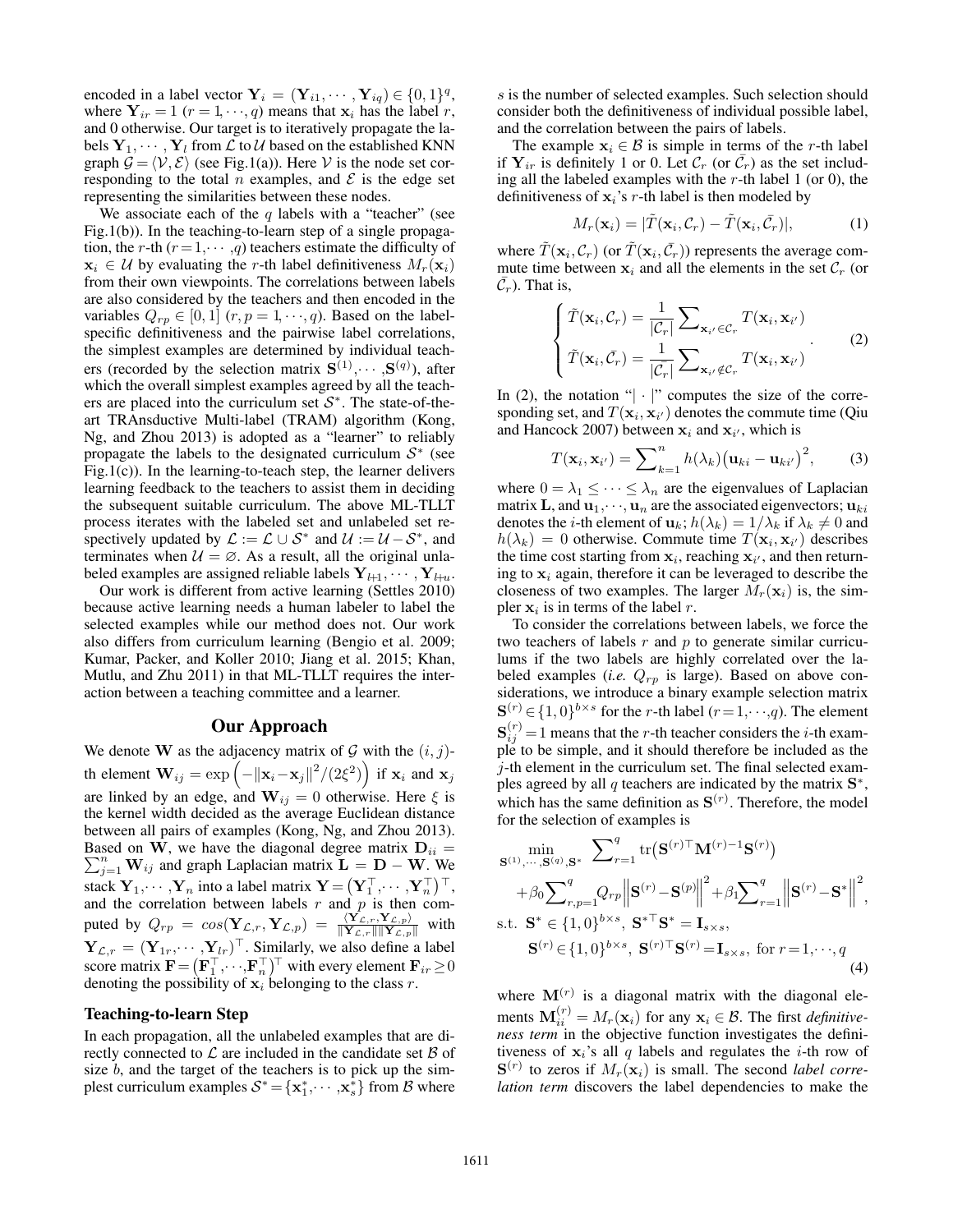

Figure 1: The framework of our algorithm. (a) illustrates the established graph, in which the red balls, blue squares and yellow lines represent the labeled examples, unlabeled examples and edges, respectively. In (b), each of the  $q$  possible labels  $Y_{i1}, \dots, Y_{iq}$  is associated with a teacher, who evaluates the corresponding label definitiveness  $M_r(\mathbf{x}_i)$  (*r* takes a value from  $1, \dots, q$ ) on all the unlabeled  $\mathbf{x}_i$  ( $i = 1, 2, 3$  in this figure). By incorporating the label correlations (magenta arrows) recorded by  $Q_{rp} (r, p = 1 \cdots, q)$ , the individual decisions  $\mathbf{S}^{(1)}, \cdots, \mathbf{S}^{(q)}$  are made and then unified to an overall simplest curriculum set  $S^* = \{x_1, x_3\}$ . These curriculum examples are classified by the learner in (c). Lastly, a learning feedback on  $S^*$  is generated to help the teachers decide the next suitable curriculum.

highly correlated labels produce similar selection matrices. The third *consistency term* integrates the selection matrices decided by various teachers to a consistent result. The positive  $\beta_0$  and  $\beta_1$  are trade-off parameters. The orthogonality constraints  $\mathbf{S}^{(r)\top}\mathbf{S}^{(r)} = \mathbf{I}_{s\times s}$  (**I** denotes the identity matrix) and  $S^*$ <sup>T</sup> $S^*$  =  $I_{s \times s}$  ensure that every example is selected only once in  $S^{(r)}$  and  $S^*$ .

However, the above problem (4) is NP-hard due to the discrete  $\{1, 0\}$ -constraints on  $S^{(r)}$  and  $S^*$ . Therefore, we relax these integer constraints to continuous nonnegative constraints to make (4) tractable as follows:

$$
\min_{\mathbf{S}^{(1)},\dots,\mathbf{S}^{(q)},\mathbf{S}^{*}} \sum_{r=1}^{q} \text{tr}(\mathbf{S}^{(r)\top}\mathbf{M}^{(r)-1}\mathbf{S}^{(r)}) + \beta_0 \sum_{r,p=1}^{q} Q_{rp} \left\| \mathbf{S}^{(r)} - \mathbf{S}^{(p)} \right\|^{2} + \beta_1 \sum_{r=1}^{q} \left\| \mathbf{S}^{(r)} - \mathbf{S}^{*} \right\|^{2}, (5)
$$
\n  
\n
$$
\text{s.t. } \mathbf{S}^{*} \geq \mathbf{O}_{b \times s}, \ \mathbf{S}^{* \top} \mathbf{S}^{*} = \mathbf{I}_{s \times s},
$$
\n
$$
\mathbf{S}^{(r)} \geq \mathbf{O}_{b \times s}, \ \mathbf{S}^{(r) \top} \mathbf{S}^{(r)} = \mathbf{I}_{s \times s}, \ \text{for } r = 1, \dots, q
$$

where **O** denotes the all-zero matrix. We adopt alternating minimization to sequentially update  $S^{(1)}, \dots, S^{(q)}, S^*$  with the other variables fixed, and find a local solution to (5).

**Updating**  $S^{(r)}$ **. To update**  $S^{(r)}$  **where r takes a value from** 1,  $\cdots$ , q, we fix  $\mathbf{S}^{(r')}$  ( $r' \neq r$ ) and  $\mathbf{S}^*$ , and solve the following **S**(r) -subproblem:

$$
\min_{\mathbf{S}^{(r)}} \text{tr}(\mathbf{S}^{(r)\top}\mathbf{M}^{(r)-1}\mathbf{S}^{(r)}) + \beta_0 \sum_{p=1}^q Q_{rp} \left\|\mathbf{S}^{(r)} - \mathbf{S}^{(p)}\right\|^2 + \beta_1 \left\|\mathbf{S}^{(r)} - \mathbf{S}^*\right\|^2.
$$
 (6)  
s.t. 
$$
\mathbf{S}^{(r)} \ge \mathbf{O}_{b \times s}, \ \mathbf{S}^{(r)\top}\mathbf{S}^{(r)} = \mathbf{I}_{s \times s}
$$

It should be noted that (6) is a nonconvex optimization problem because of the orthogonality constraint. The feasible region falls on the Stiefel manifold, which is the set of all  $m_1 \times m_2$  matrices satisfying the orthogonality constraint, *i.e.* 

 $St(m_1, m_2) = \{ \mathbf{X} \in \mathbb{R}^{m_1 \times m_2} : \mathbf{X}^\top \mathbf{X} = \mathbf{I}_{m_2 \times m_2} \}.$  Consequently, we adopt the Partial Augmented Lagrangian Multiplier (PALM) method (Bertsekas 2014) to solve the problem (6). Only the nonnegative constraint is incorporated into the objective function of the augmented Lagrangian expression, while the orthogonality constraint is explicitly retained and imposed on the subproblem for updating  $S^{(r)}$ . By doing this,  $\mathbf{S}^{(\bar{r})}$  is updated on the Stiefel manifold, which can be effectively accomplished by the curvilinear search method (Wen and Yin 2013). Therefore, the partial augmented Lagrangian function of problem (6) is

$$
L\left(\mathbf{S}^{(r)},\mathbf{\Lambda}^{(r)},\mathbf{T}^{(r)},\sigma_{r}\right)
$$
  
=tr $\left(\mathbf{S}^{(r)}\mathbf{\mathbf{\Lambda}}^{(r)}\mathbf{\mathbf{\Lambda}}^{(r)}\right)+\beta_{0}\sum_{p=1}^{q}Q_{rp}\left\|\mathbf{S}^{(r)}-\mathbf{S}^{(p)}\right\|^{2},$   
+ $\beta_{1}\left\|\mathbf{S}^{(r)}-\mathbf{S}^{*}\right\|^{2}+tr\left(\mathbf{\Lambda}^{(r)}\mathbf{\mathbf{\bar{S}}^{(r)}-\mathbf{\mathbf{\bar{T}}^{(r)}}}\right)+\frac{\sigma_{r}}{2}\left\|\mathbf{S}^{(r)}-\mathbf{\mathbf{\bar{T}}^{(r)}}\right\|^{2}$ 
$$
(7)
$$

where  $\mathbf{\Lambda}^{(r)} \in \mathbb{R}^{b \times s}$  is the Lagrangian multiplier,  $\mathbf{T}^{(r)} \in$  $\mathbb{R}^{b \times s}$  is an auxiliary nonnegative matrix, and  $\sigma_r > 0$  is the penalty coefficient. Therefore,  $S^{(r)}$  is updated by minimizing (7) subject to  $S^{(r)}^{\top}S^{(r)} = I_{s \times s}$  via the curvilinear search method (Wen and Yin 2013) (see Algorithm 1).

In Algorithm 1,  $\nabla L(\mathbf{S}^{(r)})$  is the gradient of  $L(\mathbf{S}^{(r)}, \Lambda^{(r)}, \mathbf{T}^{(r)}, \sigma_r)$  w.r.t.  $\mathbf{S}^{(r)}$ , and  $L'(\mathbf{P}(\tau))$  =  $\mathrm{tr}\big(\nabla L(\mathbf{S}^{(r)})^\top \bar{\mathbf{P}}'(\tau)$  calculates the derivate of  $L(\mathbf{S}^{(r)}, \mathbf{\Lambda}^{(r)}, \mathbf{T}^{(r)}, \sigma_r)$  w.r.t. the stepsize  $\tau$ , in which  $\bar{\mathbf{P}}'(\tau) = -\left(\mathbf{I} + \frac{\tau}{2}\mathbf{A}\right)^{-1}\mathbf{A}\left(\frac{\mathbf{S}^{(r)} + \bar{\mathbf{P}}(\tau)}{2}\right)$  $\left(\frac{1}{2} \overline{P}(\tau)\right)$ . Algorithm 1 works by finding the gradient of  $L$  in the tangent plane of the manifold at the point  $S^{(r)(iter)}$  (Line 4), based on which a curve is obtained on the manifold that proceeds along the projected negative gradient (Line 7). A curvilinear search is then made along the curve towards the optimal  $\mathbf{S}^{(r)(iter+1)}$ .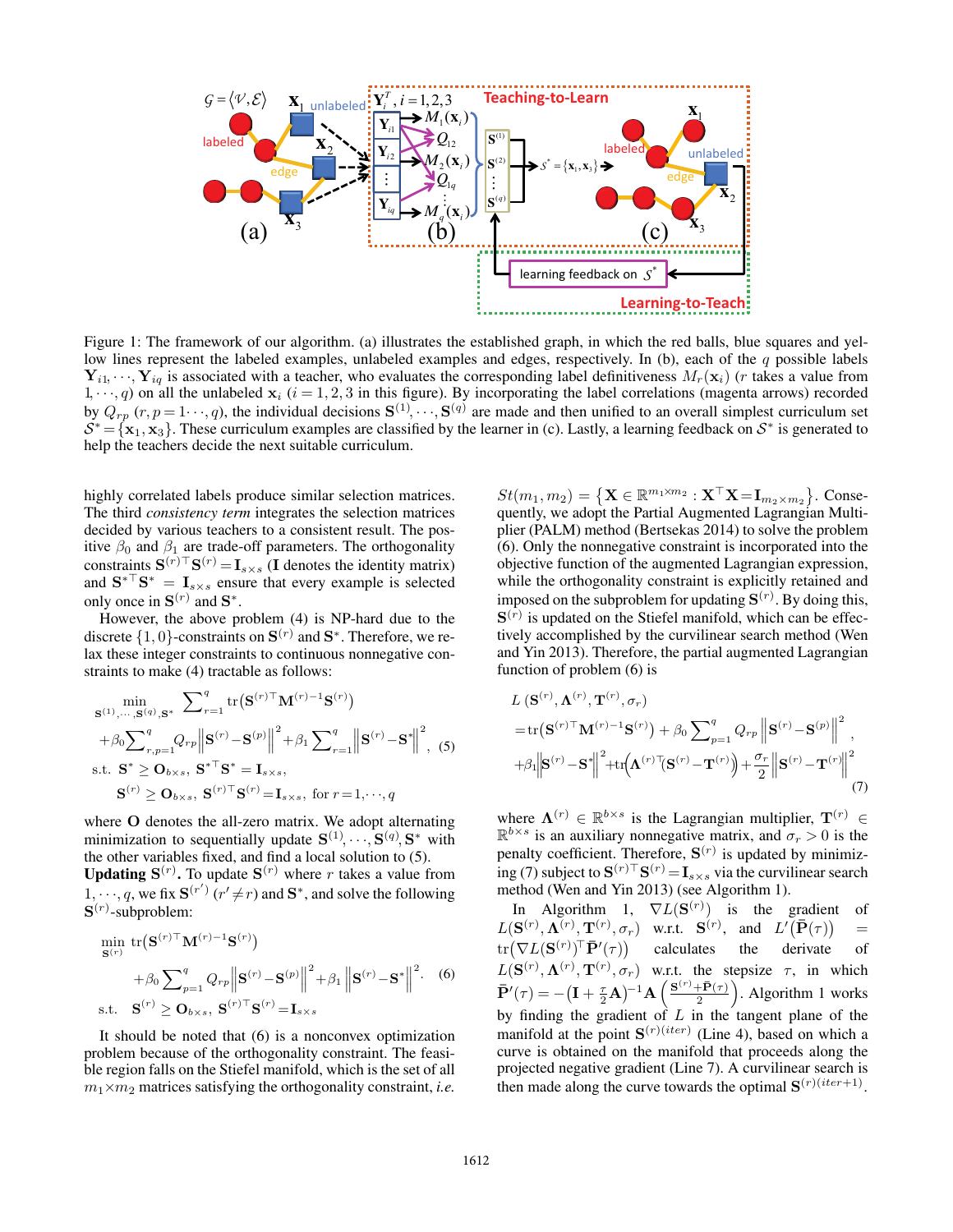The core of Algorithm 1 for preserving the orthogonality constraint lies in the skew-symmetric matrix **A**-based Cayley transformation  $\left( \mathbf{I} + \frac{\tau}{2} \mathbf{A} \right)^{-1} \left( \mathbf{I} - \frac{\tau}{2} \mathbf{A} \right)$ , which projects  $\mathbf{S}^{(r)}$  to  $\mathbf{\bar{P}}(\tau)$  to guarantee that  $\mathbf{\bar{P}}(\tau)^\top \mathbf{\bar{P}}(\tau) = \mathbf{I}$  always holds. In each iteration, the optimal stepsize  $\tau$  is estimated by the Barzilai-Borwein method (Fletcher 2005).

The auxiliary matrix  $\mathbf{T}^{(r)}$  in (7) is to force  $\mathbf{S}^{(r)}$  to be nonnegative, which is updated by the conventional rule in the augmented Lagrangian method, that is,  $\mathbf{T}_{ij}^{(r)}$  :=  $\max(0, \mathbf{S}_{ii}^{(r)} + \mathbf{\Lambda}_{ii}^{(r)}/\sigma_r).$ 

The entire PALM algorithm for solving the  $S^{(r)}$ subproblem (6) is outlined in Algorithm 2, which is guaranteed to converge (Wen and Yin 2013).

Updating **S**∗. The **S**∗-subproblem is formulated as

$$
\min_{\mathbf{S}^*} \sum_{r=1}^q \left\| \mathbf{S}^{(r)} - \mathbf{S}^* \right\|^2
$$
\n
$$
\text{s.t. } \mathbf{S}^* \ge \mathbf{O}_{b \times s}, \ \mathbf{S}^{* \top} \mathbf{S}^* = \mathbf{I}_{s \times s} \tag{8}
$$

 $s.t.$  **S**<sup>∗</sup> ≥ **O**<sub>b×s</sub>, **S**<sup>∗</sup>  $\cdot$ **S**<sup>\*</sup> =**I**<sub>s×s</sub><br>We also use PALM to solve the **S**<sup>∗</sup>-subproblem, which is the same as the updating of  $S^{(r)}$ , therefore we omit the detailed explanation for updating **S**<sup>∗</sup> due to space limitations.

By alternately solving the  $S^{(r)}$ -subproblem and the  $S^*$ subproblem, the objective value of  $(5)$  always decreases. This objective function is lower bounded by 0 since the diagonal matrices  $M^{(r)-1}$  ( $r = 1, \dots, q$ ) are positive definite. Therefore, the entire alternating minimization process is guaranteed to converge, and the overall simplest examples (*i.e.* a curriculum) agreed by all  $q$  teachers is suggested by **S**∗. Based on **S**∗, the solution of problem (4) can be obtained by discretizing the continuous **S**<sup>∗</sup> into binary values. Specifically, we find the largest element in **S**∗, and record its row and column; then from the unrecorded columns and rows we search the largest element and mark it again. This procedure is repeated until the s largest elements have been found. The rows of these s elements indicate the selected examples for the current propagation.

Multi-label Propagation. By employing the normalized graph Laplacian  $H = I - D^{-1}W$ , and starting from  $F_L :=$  $Y_L$ , Kong et al. (Kong, Ng, and Zhou 2013) suggest that the label scores  $\mathbf{F}_{\mathcal{S}^*,r}$  of the curriculum examples in  $\mathcal{S}^*$  on the r-th  $(r = 1, \dots, q)$  label can be obtained by solving

$$
\mathbf{H}_{\mathcal{S}^*,\mathcal{S}^*}\mathbf{F}_{\mathcal{S}^*,r} = -\mathbf{H}_{\mathcal{S}^*,\mathcal{L}}\mathbf{F}_{\mathcal{L},r},\tag{9}
$$

where  $H_{\mathcal{S}^*,\mathcal{S}^*}$  and  $H_{\mathcal{S}^*,\mathcal{L}}$  are sub-matrices of **H** indexed by the corresponding subscripts, and  $\mathbf{F}_{\mathcal{S}^*,r}$ ,  $\mathbf{F}_{\mathcal{L},r}$  are the *r*th column vectors of the label score matrices  $\mathbf{F}_{\mathcal{S}^*}$  and  $\mathbf{F}_{\mathcal{L}}$ , respectively. Since the  $(i, r)$ -th element in  $\mathbf{F}_{\mathcal{S}^*}$  conveys the possibility of  $x_i \in S^*$  having the r-th label, (Kong, Ng, and Zhou 2013) propose setting  $\mathbf{x}_i$ 's label vector  $\mathbf{Y}_i$  as  $\mathbf{Y}_{ir} = 1$ if  $\mathbf{F}_{ir}$  is among the  $\theta_i$  largest elements in  $\mathbf{F}_i$ , and  $\mathbf{Y}_{ir'} = 0$ otherwise. By assuming that similar examples should have a similar number of labels, they present a linear equation to find the suitable  $\Theta_{\mathcal{S}^*} = (\theta_1, \cdots, \theta_s)^\top$ , which is

$$
\mathbf{H}_{\mathcal{S}^*,\mathcal{S}^*}\mathbf{\Theta}_{\mathcal{S}^*} = -\mathbf{H}_{\mathcal{S}^*,\mathcal{L}}\mathbf{\Theta}_{\mathcal{L}},\tag{10}
$$

where  $\Theta_{\mathcal{L}}$  is a column vector sharing a similar definition with  $\Theta_{\mathcal{S}^*}$  but recording the available numbers of labels of labeled examples instead. The number of labels for  $x_i \in S^*$ is then decided by rounding  $\theta_i$  to the nearest integer.

# Algorithm 1 The curvilinear search for minimizing (7)

1: **Input:**  $S^{(r)}$  that satisfies  $S^{(r) \top} S^{(r)} = I$ ,  $\varepsilon = 10^{-5}$ ,  $\tau = 10^{-3}$ ,  $\theta = 0.2$ ,  $n = 0.85$ ,  $h = 1$ ,  $y = I(S^{(r)})$ , item  $= 0$  $10^{-3}$ , θ = 0.2, η = 0.85, h = 1, ν = L(**S**<sup>(r)</sup>), iter = 0

- 2: repeat<br>3:  $\frac{1}{2}$
- 3: // Compute the skew-symmetric matrix **A**
- 4: **A** =  $\nabla L(\mathbf{S}^{(r)}) \cdot \mathbf{S}^{(r)\top} \mathbf{S}^{(r)} \cdot \left( \nabla L(\mathbf{S}^{(r)}) \right)^\top;$
- 5: // Define search path  $\bar{P}(\tau)$  on the Stiefel manifold and find<br>a suitable Barzilai-Borwein (BB) stensize  $\tau$ a suitable Barzilai-Borwein (BB) stepsize  $\tau$
- 6: repeat<br>7:  $\bar{\mathbf{D}}/\tau$

7: 
$$
\overline{\mathbf{P}}(\tau) = (\mathbf{I} + \frac{\tau}{2}\mathbf{A})^{-1} (\mathbf{I} - \frac{\tau}{2}\mathbf{A}) \mathbf{S}^{(r)};
$$
8: 
$$
\tau := \vartheta \cdot \tau;
$$

8:  $\tau := \vartheta \cdot \tau;$ <br>9: // Check BB condition

10: until 
$$
L(\bar{\mathbf{P}}(\tau)) \leq \nu - \tau L'(\bar{\mathbf{P}}(0))
$$

10: **until**  $L(\mathbf{P}(\tau)) \leq \nu - 11$ : // Update variables // Update variables

12: 
$$
\mathbf{S}^{(r)} := \mathbf{\bar{P}}(\tau);
$$

- 13:  $Q := \eta h + 1; \nu := \left(\eta h \nu + L(\mathbf{S}^{(r)})\right)$  $\Big)/h; iter := iter + 1;$
- 14: **until**  $\nabla L(\mathbf{S}^{(r)})$  $\parallel$  <  $\varepsilon$
- 15: **Output:**  $S^{(r)}$  that minimizes (7)

# **Algorithm 2** PALM for solving  $S^{(r)}$ -subproblem (6)

- 1: **Input:**  $\mathbf{M}^{(r)}$ , arbitrary initial  $\mathbf{S}^{(r)}$  satisfying  $\mathbf{S}^{(r)\top}\mathbf{S}^{(r)} = \mathbf{I}$ , all one matrix  $\mathbf{\Lambda}^{(r)}$ ,  $\beta_2$ ,  $\beta_3$ ,  $\pi = 1$ ,  $\alpha = 1, 2$ , item  $= 0$ . all-one matrix  $\mathbf{\Lambda}^{(r)}$ ,  $\beta_0$ ,  $\beta_1$ ,  $\sigma_r = 1$ ,  $\rho = 1.2$ , *iter* = 0<br>reneat
- 2: repeat
- 3: // Update  $\mathbf{T}^{(r)}$
- 
- 4:  $\mathbf{T}_{ij}^{(r)} = \max(0, \mathbf{S}_{ij}^{(r)} + \mathbf{\Lambda}_{ij}^{(r)}/\sigma_r);$ <br>5: // Update  $\mathbf{S}^{(r)}$  by minimizing Eq. (7) using Algorithm 1
- 6:  $\mathbf{S}^{(r)} := \arg \min_{\mathbf{S}^{(r)} \sqcup \mathbf{S}^{(r)} = \mathbf{I}_{s \times s}} L\left(\mathbf{S}^{(r)}, \mathbf{\Lambda}^{(r)}, \mathbf{T}^{(r)}, \sigma_r\right);$
- 7: // Update variables
- $8: \quad \mathbf{\Lambda}_{ij}^{(r)} := \max(0, \mathbf{\Lambda}_{ij}^{(r)} + \sigma_r \mathbf{S}_{ij}^{(r)}); \sigma_r := \min(\rho \sigma_r, 10^{10});$ <br>iter := iter + 1.  $iter := iter + 1;$ <br>fil Convergence

9: until Convergence

10: **Output:**  $S^{(r)}$  that minimizes (6)

## Learning-to-teach Step

In the learning-to-teach step, teachers should also learn from the learner by absorbing feedback to adjust the curriculum generation in the next propagation. Specifically, if the learner's t-th learning performance is satisfactory, teachers may assign more examples to it for the  $(t+1)$ -th propagation. Otherwise, teachers should allocate fewer examples to the learner. However, the real labels of the curriculum examples are not available, so we define a learning confidence Conf( $S^*$ ) to evaluate the learner's performance on  $S^*$ . Intuitively, if  $x_i \in S^*$  is assigned label r, namely  $Y_{ir}=1$ , the corresponding label score  $\mathbf{F}_{ir}$  should be as large as possible. This is because large  $\mathbf{F}_{ir}$  indicates that assigning label r to  $x_i$  is very confident. Therefore, the propagation confidence on single  $\mathbf{x}_i$  (*i.e.* Conf( $\mathbf{x}_i$ )) is defined by

$$
Conf(\mathbf{x}_i) = \min_{r=1,\cdots,q} \mathbf{Y}_{ir=1} \mathbf{F}_{ir},
$$
 (11)

based on which we average the confidence over all  $x_i \in S^*$ , and define  $Conf(S^*)$  as

$$
Conf(\mathcal{S}^*) = \frac{1}{s} \sum_{i=1}^s Conf(\mathbf{x}_i), \quad \mathbf{x}_i \in \mathcal{S}^*.
$$
 (12)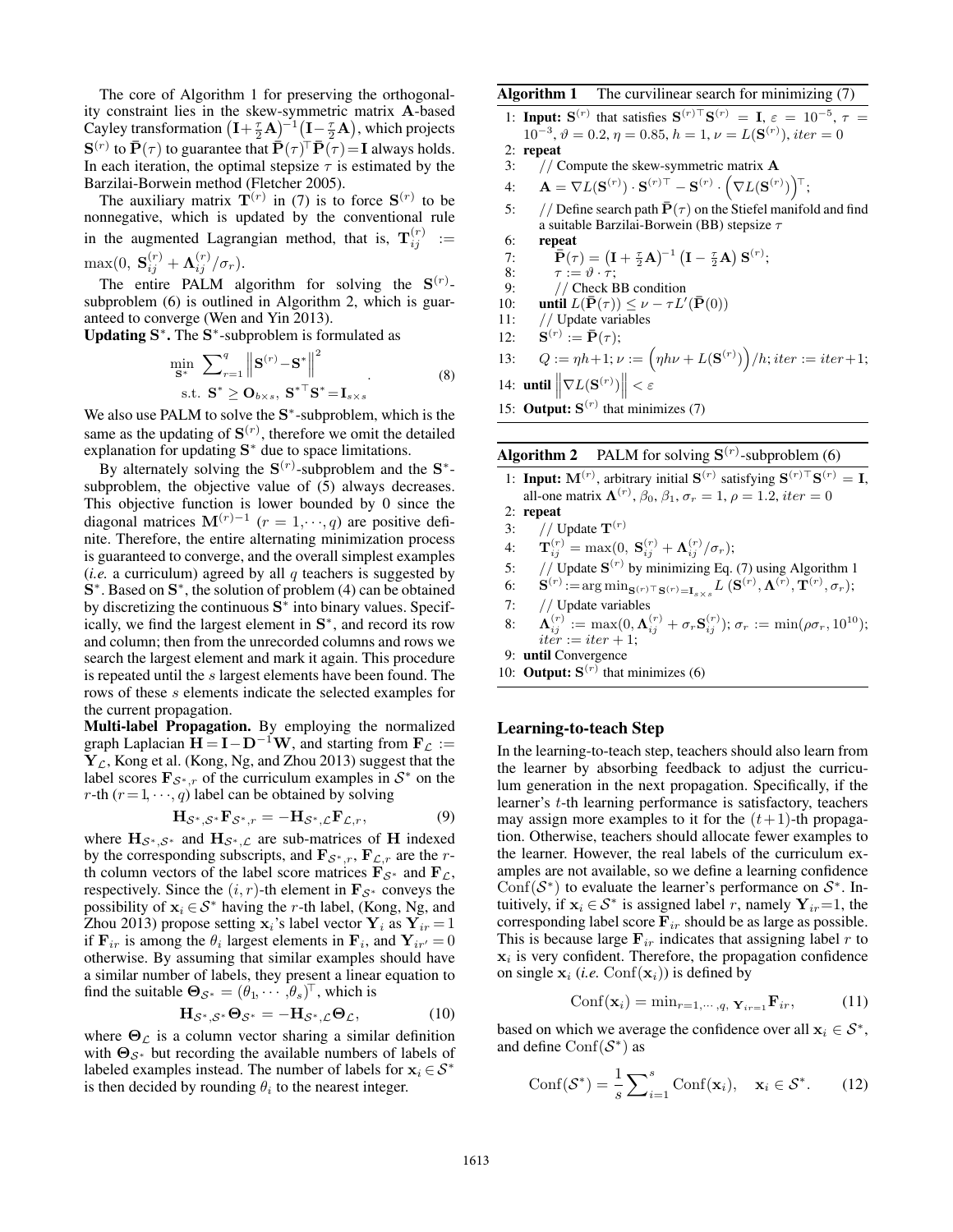

Figure 2: The curve of the learning feedback defined in (13) with different choices of  $\alpha$ . Large  $\alpha$  leads to a steep curve.

Based on  $Conf(S^*)$ , we utilize a sigmoid function to map the Conf $(S^*)$  to a nonlinear learning feedback, which is

$$
\text{Feedback} = \frac{\frac{1}{1 + \exp(-2\alpha(\text{Conf}(\mathcal{S}^*) - 0.5))} - \frac{1}{1 + \exp(\alpha)}}{\frac{1}{1 + \exp(-\alpha)} + \frac{1}{1 + \exp(\alpha)}}.
$$
 (13)

Eq. (13) has a number of ideal properties, such as being monotonically increasing, and Feedback  $= 0$ , 0.5 and 1 when  $Conf(S^*)=0, 0.5$  and 1, respectively. The parameter  $\alpha$  regulates the "steepness" of the curve of (13), and is set to 3 throughout this paper (see Fig.2).

By utilizing the designed feedback (13), the number of simplest examples selected for the next propagation is  $s^{(t+1)} = \left[ b^{(t+1)} \times \text{feedback} \right]$  where  $b^{(t+1)}$  is the size of candidate set B in the  $(t+1)$ -th propagation, and "[ $\cdot$ ]" rounds up the inside element to the nearest integer.

# Experimental Results

This section first validates several critical steps in the proposed ML-TLLT, and then compares ML-TLLT with seven state-of-the-art methods on five benchmark datasets. Six evaluation metrics for MLL are adopted, including ranking loss, average precision, hamming loss, one error, coverage, and Micro F1; their definitions can be found in (Zhang and Zhou 2014). All the adopted datasets come from the MU- $LAN<sup>1</sup>$  repository. The reported results of various algorithms on all the datasets are produced by 5-fold cross validation.

## Algorithm Validation

Three critical factors help to boost the performance of ML-TLLT: 1) the simple-to-difficult propagation sequence generated by the teaching-to-learn step; 2) the label correlation term developed in (4); and 3) the feedback (13) designed in the learning-to-teach step. To verify their benefits, we first replace the teaching-to-learn step by randomly selecting the curriculum examples (termed "Random") to highlight the importance of 1), and then remove the label correlation term from (4) (termed "NoCorr") to demonstrate the contribution of 2), and lastly set the feedback (13) to a constant value 0.5

Table 1: The validation of key steps in our ML-TLLT model. "↑ (↓)" denotes the larger (smaller), the better for the corresponding metric. The best records are marked in bold.

|                              | Random            | <b>NoCorr</b>     | <b>NoFB</b>       | ML-TLLT         |
|------------------------------|-------------------|-------------------|-------------------|-----------------|
| Ranking loss $\downarrow$    | $0.260 \pm 0.020$ | $0.260 + 0.022$   | $0.261 + 0.020$   | $0.255 + 0.019$ |
| Average precision $\uparrow$ | $0.712 \pm 0.024$ | $0.713 + 0.024$   | $0.713 + 0.023$   | $0.717 + 0.023$ |
| Hamming loss $\downarrow$    | $0.292 + 0.021$   | $0.291 \pm 0.025$ | $0.290 \pm 0.019$ | $0.289 + 0.022$ |
| One error $\downarrow$       | $0.388 \pm 0.538$ | $0.385 + 0.052$   | $0.385 + 0.048$   | $0.383 + 0.051$ |
| Coverage $\downarrow$        | $2.185 \pm 0.128$ | $2.194 \pm 0.136$ | $2.199 \pm 0.119$ | $2.172 + 0.109$ |
| Micro $F1 \uparrow$          | $0.536 \pm 0.030$ | $0.537 + 0.035$   | $0.539 + 0.025$   | $0.540 + 0.031$ |

(denoted "NoFB") to show the effect of 3). The results on *Emotions* dataset presented in Table 1 clearly indicate that the performances on all the metrics decrease without any of the above three critical factors, therefore they are indispensable to ML-TLLT for achieving the improved results.

#### Comparison With Existing Methods

The employed baselines include Multi-Label KNN ["MLKNN", (Zhang and Zhou 2007)], Multi-Label SVM (Elisseeff and Weston 2001) with linear kernel ["MLSVM (Linear)"] and RBF Kernel ["MLSVM (RBF)"], Multi-Label learning on Tensor Product Graph ["MLTPG", (Jiang 2012)], Semi-supervised Multi-label learning via Sylvester Equation (Chen et al. 2008) inherited from Harmonic Functions ("SMSE-HF") and Local and Global Consistency ("SMSE-LGC"), and TRAM (Kong, Ng, and Zhou 2013) which acts as the "learner" in our algorithm.

Five datasets *Emotions*, *Yeast*, *Scene*, *Corel5K* and *Bibtex* in MULAN are leveraged to test the performance of all the methods. For fair comparison, we build the same graph for MLKNN, SMSE-HF, SMSE-LGC, TRAM and ML-TLLT on every dataset, and the number of neighbors  $K$  is set to 10, 10, 10, 35, 35 on *Emotions*, *Yeast*, *Scene*, *Corel5K* and *Bibtex*, respectively. In ML-TLLT, the trade-off parameters  $\beta_0$  and  $\beta_1$  are set to 1 for all the experiments. As suggested by (Chen et al. 2008), we set  $u = 1$ ,  $v = 0.15$  in SMSE-HF, and  $\beta = \gamma = 1$  in SMSE-LGC. The weighting parameter C in MLSVM (Linear) and MLSVM (RBF) is tuned to 1.

The results are shown in Table 2. We do not conduct MLSVM on *Corel5K* and *Bibtex* because MLSVM is not scalable to these two datasets. The hamming loss and Micro F1 of SMSE are also not reported because (Chen et al. 2008) do not provide an explicit solution for deciding the number of assigned labels. Table 2 suggests that ML-TLLT generally outperforms other baselines on all the datasets. Specifically, it can be observed that ML-TLLT performs better than the plain "learner" TRAM in almost all situations, therefore the effectiveness of our TLLT strategy is demonstrated.

#### Conclusion

This paper proposes a novel framework for multi-label propagation, termed "Multi-Label Teaching-to-Learn and Learning-to-Teach" (ML-TLLT). As a result of the interactions between teachers and learner, all the unlabeled examples are elaborately propagated from simple to difficult. They are consequently assigned trustable and accurate labels, leading to the superior performance of ML-TLLT over existing state-of-the-art methods.

<sup>1</sup> http://mulan.sourceforge.net/datasets-mlc.html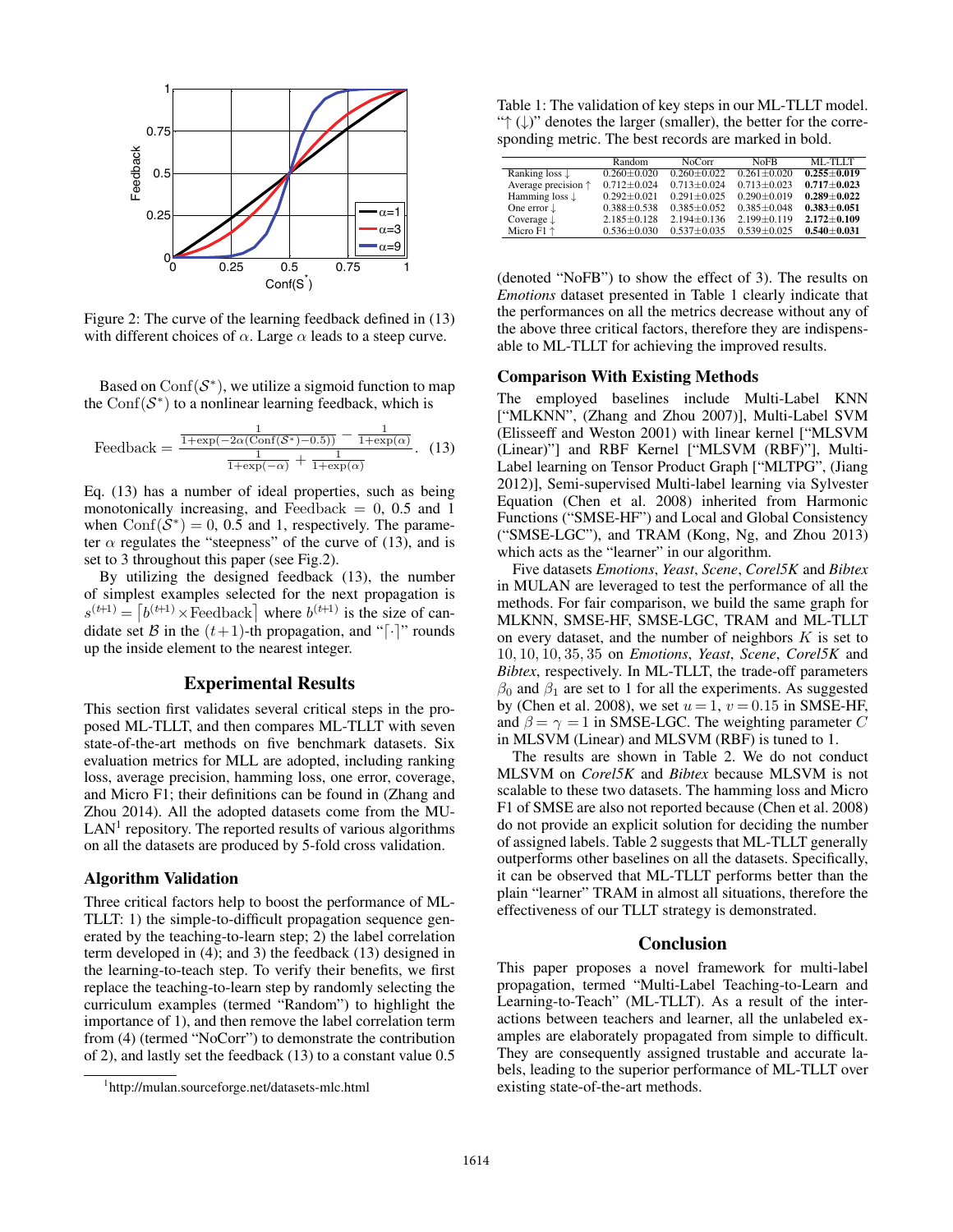| Ranking loss $\downarrow$    |                                                 |                                                 |                                                 |                                                 |                                                 |  |  |  |
|------------------------------|-------------------------------------------------|-------------------------------------------------|-------------------------------------------------|-------------------------------------------------|-------------------------------------------------|--|--|--|
|                              | <b>Emotions</b>                                 | Yeast                                           | Scene                                           | $Core$ <sup>15<math>K</math></sup>              | <b>Bibtex</b>                                   |  |  |  |
| MLSVM (Linear)               | $0.294 \pm 0.035 \sqrt{ }$                      | $0.167 \pm 0.005$                               | $0.080 \pm 0.005 \sqrt{ }$                      |                                                 |                                                 |  |  |  |
| <b>MLSVM</b> (RBF)           | $0.415 \pm 0.023 \sqrt{ }$                      | $0.195 \pm 0.007$ $\sqrt{ }$                    | $0.302 \pm 0.020 \sqrt{ }$                      |                                                 |                                                 |  |  |  |
| <b>MLKNN</b>                 | $0.262 \pm 0.016$                               | $0.170 \pm 0.006$                               | $0.076 \pm 0.009$                               | $0.278 \pm 0.003$                               | $0.137 \pm 0.003 \sqrt{ }$                      |  |  |  |
| <b>MLTPG</b>                 | $0.439 \pm 0.037 \sqrt{ }$                      | $0.239 \pm 0.002 \sqrt{ }$                      | $0.116 \pm 0.008 \sqrt{ }$                      | $0.335 \pm 0.004 \sqrt{ }$                      | $0.192 \pm 0.003 \sqrt{ }$                      |  |  |  |
| SMSE-HF                      | $0.262 \pm 0.015$                               | $0.166 \pm 0.007$                               | $0.080 \pm 0.004 \sqrt{ }$                      | $0.265 \pm 0.004 \times$                        | $0.127 \pm 0.004$                               |  |  |  |
|                              |                                                 |                                                 |                                                 |                                                 |                                                 |  |  |  |
| SMSE-LGC                     | $0.273 \pm 0.026 \sqrt{ }$                      | $0.180 \pm 0.007 \sqrt{ }$                      | $0.080 \pm 0.007 \sqrt{ }$                      | $0.251 \pm 0.003 \times$                        | $0.139 \pm 0.003 \sqrt{ }$                      |  |  |  |
| <b>TRAM</b>                  | $0.263 \pm 0.022 \sqrt{ }$                      | $0.178 \pm 0.008 \sqrt{ }$                      | $0.080 \pm 0.006 \sqrt{ }$                      | $0.297 \pm 0.009 \sqrt{ }$                      | $0.133 \pm 0.003 \sqrt{ }$                      |  |  |  |
| <b>ML-TLLT</b>               | $0.255 \pm 0.019$                               | $0.169 \pm 0.006$                               | $0.073 \pm 0.007$                               | $0.271 \pm 0.004$                               | $0.126 \pm 0.003$                               |  |  |  |
| Average precision $\uparrow$ |                                                 |                                                 |                                                 |                                                 |                                                 |  |  |  |
|                              | <i>Emotions</i>                                 | Yeast                                           | Scene                                           | $Core$ <sup>15<math>K</math></sup>              | <b>Bibtex</b>                                   |  |  |  |
| MLSVM (Linear)               | $0.678 \pm 0.023 \sqrt{ }$                      | $0.761 \pm 0.005$                               | $0.852 \pm 0.005 \sqrt{ }$                      |                                                 |                                                 |  |  |  |
| <b>MLSVM</b> (RBF)           | $0.573 \pm 0.012 \sqrt{ }$                      | $0.713 \pm 0.006 \sqrt{ }$                      | $0.606 \pm 0.016 \sqrt{ }$                      |                                                 |                                                 |  |  |  |
| <b>MLKNN</b>                 | $0.702 \pm 0.021$ $\sqrt{ }$                    | $0.762 \pm 0.008$                               | $0.868 \pm 0.013 \times$                        | $0.111 \pm 0.005 \sqrt{ }$                      | $0.583 \pm 0.003 \times$                        |  |  |  |
| MLTPG                        | $0.580 \pm 0.034 \sqrt{ }$                      | $0.683 \pm 0.006 \sqrt{ }$                      | $0.831 \pm 0.009 \sqrt{ }$                      | $0.073 \pm 0.001 \sqrt{ }$                      | $0.529 \pm 0.003 \sqrt{ }$                      |  |  |  |
| SMSE-HF                      | $0.711 \pm 0.019$                               | $0.765 \pm 0.006$                               |                                                 | $0.117 \pm 0.004 \sqrt{ }$                      | $0.576 \pm 0.004$                               |  |  |  |
|                              |                                                 |                                                 | $0.864 \pm 0.007 \times$                        |                                                 |                                                 |  |  |  |
| SMSE-LGC                     | $0.707 \pm 0.034 \sqrt{ }$                      | $0.746 \pm 0.005 \sqrt{ }$                      | $0.861 \pm 0.011$                               | $0.119 \pm 0.003 \sqrt{ }$                      | $0.571 \pm 0.003$                               |  |  |  |
| TRAM                         | $0.700 \pm 0.025 \sqrt{ }$                      | $0.752 \pm 0.013 \sqrt{ }$                      | $0.858 \pm 0.012$                               | $0.115 \pm 0.004 \sqrt{ }$                      | $0.561 \pm 0.006 \sqrt{ }$                      |  |  |  |
| <b>ML-TLLT</b>               | $0.717 \pm 0.023$                               | $0.765 \pm 0.005$                               | $0.859 \pm 0.012$                               | $0.123 \pm 0.002$                               | $0.575 \pm 0.005$                               |  |  |  |
|                              |                                                 |                                                 | Hamming loss $\downarrow$                       |                                                 |                                                 |  |  |  |
|                              | <i>Emotions</i>                                 | Yeast                                           | Scene                                           | $Core$ <sup>15<math>K</math></sup>              | <b>Bibtex</b>                                   |  |  |  |
| MLSVM (Linear)               | $0.289 \pm 0.022$                               | $0.202 \pm 0.005$                               | $0.131 \pm 0.005 \sqrt{ }$                      |                                                 |                                                 |  |  |  |
| <b>MLSVM (RBF)</b>           | $0.330 \pm 0.013$ $\sqrt{ }$                    | $0.227 \pm 0.002 \sqrt{ }$                      | $0.171 \pm 0.002 \sqrt{ }$                      |                                                 |                                                 |  |  |  |
| <b>MLKNN</b>                 | $0.264 \pm 0.004 \times$                        | $0.194 \pm 0.003 \times$                        | $0.087 \pm 0.006$                               | $0.016 \pm 0.000 \times$                        | $0.033 \pm 0.000$                               |  |  |  |
|                              |                                                 |                                                 |                                                 |                                                 |                                                 |  |  |  |
| <b>MLTPG</b>                 | $0.333 \pm 0.034 \sqrt{ }$                      | $0.300 \pm 0.005 \sqrt{ }$                      | $0.124 \pm 0.006 \sqrt{ }$                      | $0.016 \pm 0.000 \times$                        | $0.044 \pm 0.001 \sqrt{ }$                      |  |  |  |
| SMSE-HF                      |                                                 |                                                 |                                                 |                                                 |                                                 |  |  |  |
| SMSE-LGC                     |                                                 |                                                 |                                                 |                                                 |                                                 |  |  |  |
| TRAM                         | $0.306 \pm 0.018 \sqrt{ }$                      | $0.211 \pm 0.009 \sqrt{ }$                      | $0.092 \pm 0.007$                               | $0.030 \pm 0.000$                               | $0.037 \pm 0.001 \sqrt{ }$                      |  |  |  |
| <b>ML-TLLT</b>               | $0.289 \pm 0.022$                               | $0.204 \pm 0.006$                               | $0.086 \pm 0.007$                               | $0.029 \pm 0.001$                               | $0.033 \pm 0.001$                               |  |  |  |
|                              |                                                 |                                                 |                                                 |                                                 |                                                 |  |  |  |
|                              |                                                 |                                                 |                                                 |                                                 |                                                 |  |  |  |
|                              |                                                 |                                                 | One error $\downarrow$                          |                                                 |                                                 |  |  |  |
|                              | <b>Emotions</b>                                 | Yeast                                           | Scene                                           | $Core$ <sup>15<math>K</math></sup>              | <b>Bibtex</b>                                   |  |  |  |
| MLSVM (Linear)               | $0.481 \pm 0.041$ $\sqrt{ }$                    | $0.229 \pm 0.013$                               | $0.253 \pm 0.004 \sqrt{ }$                      |                                                 |                                                 |  |  |  |
| MLSVM (RBF)                  | $0.555 \pm 0.066 \sqrt{ }$                      | $0.249 \pm 0.018 \sqrt{ }$                      | $0.596 \pm 0.019 \sqrt{ }$                      |                                                 |                                                 |  |  |  |
| <b>MLKNN</b>                 | $0.407 \pm 0.050 \sqrt{ }$                      | $0.236 \pm 0.019 \sqrt{ }$                      | $0.222 \pm 0.020$                               | $0.870 \pm 0.018 \sqrt{ }$                      | $0.085 \pm 0.003$                               |  |  |  |
| <b>MLTPG</b>                 | $0.553 \pm 0.068 \sqrt{ }$                      | $0.249 \pm 0.018 \sqrt{ }$                      | $0.269 \pm 0.015 \sqrt{ }$                      | $0.931 \pm 0.009 \sqrt{ }$                      | $0.088 \pm 0.004 \sqrt{ }$                      |  |  |  |
| SMSE-HF                      | $0.398 \pm 0.038 \sqrt{ }$                      | $0.234 \pm 0.012$                               | $0.228 \pm 0.013 \sqrt{ }$                      | $0.857 \pm 0.007$                               | $0.080 \pm 0.006$                               |  |  |  |
| SMSE-LGC                     | $0.386 \pm 0.064$                               | $0.251 \pm 0.019 \sqrt{ }$                      | $0.232 \pm 0.019$ $\sqrt{ }$                    | $0.867 \pm 0.009 \sqrt{ }$                      | $0.078 \pm 0.004 \times$                        |  |  |  |
| TRAM                         | $0.415 \pm 0.049 \sqrt{ }$                      | $0.268 \pm 0.024 \sqrt{ }$                      | $0.239 \pm 0.022 \sqrt{ }$                      | $0.857 \pm 0.006$                               | $0.104 \pm 0.004 \sqrt{ }$                      |  |  |  |
| <b>ML-TLLT</b>               | $0.383 \pm 0.051$                               | $0.228 \pm 0.011$                               | $0.220 \pm 0.021$                               | $0.853 \pm 0.006$                               | $0.083 \pm 0.003$                               |  |  |  |
|                              |                                                 |                                                 | Coverage $\downarrow$                           |                                                 |                                                 |  |  |  |
|                              | <i>Emotions</i>                                 | Yeast                                           | Scene                                           | $Core$ ISK                                      | <b>Bibtex</b>                                   |  |  |  |
| MLSVM (Linear)               |                                                 |                                                 |                                                 |                                                 |                                                 |  |  |  |
|                              | $2.284 \pm 0.202 \sqrt{ }$                      | $6.306 \pm 0.112 \sqrt{ }$                      | $0.448 \pm 0.058 \sqrt{ }$                      |                                                 |                                                 |  |  |  |
| MLSVM (RBF)                  | $2.970 \pm 0.283 \sqrt{ }$                      | $6.608 \pm 0.136$ $\sqrt{ }$                    | $1.577 \pm 0.099 \sqrt{ }$                      |                                                 |                                                 |  |  |  |
| <b>MLKNN</b>                 | $2.266 \pm 0.113 \sqrt{ }$                      | $6.340 \pm 0.137$ $\sqrt{ }$                    | $0.448 \pm 0.058 \sqrt{ }$                      | $226.031 \pm 2.620 \sqrt{ }$                    | $74.259 \pm 1.434 \sqrt{ }$                     |  |  |  |
| <b>MLTPG</b>                 | $3.102 \pm 0.113$ $\sqrt{ }$                    | $8.072 \pm 0.037 \sqrt{ }$                      | $0.647 \pm 0.044 \sqrt{ }$                      | $246.253 \pm 1.359 \sqrt{ }$                    | $89.830 \pm 1.196 \sqrt{ }$                     |  |  |  |
| SMSE-HF                      | $2.208 \pm 0.137 \sqrt{ }$                      | $6.223 \pm 0.152 \times$                        | $0.470 \pm 0.030 \sqrt{ }$                      | $215.497 \pm 1.695$                             | $71.533 \pm 1.957 \sqrt{ }$                     |  |  |  |
| SMSE-LGC                     | $2.259 \pm 0.142 \sqrt{ }$                      | $6.213 \pm 0.136 \times$                        | $0.464 \pm 0.037 \sqrt{ }$                      | 209.655 $\pm$ 0.956 $\times$                    | 74.935 $\pm$ 1.441 $\sqrt{ }$                   |  |  |  |
| TRAM                         | $2.202 \pm 0.151$                               | $6.341 \pm 0.122 \sqrt{ }$                      | $0.460 \pm 0.027 \sqrt{ }$                      | $226.254 \pm 2.552 \sqrt{ }$                    | $70.123 \pm 1.840 \sqrt{ }$                     |  |  |  |
| ML-TLLT                      | $2.172 \pm 0.109$                               | $6.265 \pm 0.139$                               | $0.423 \pm 0.044$                               | $217.511 \pm 2.032$                             | $68.539 \pm 1.298$                              |  |  |  |
|                              |                                                 |                                                 | Micro $F1 \uparrow$                             |                                                 |                                                 |  |  |  |
|                              | <b>Emotions</b>                                 | Yeast                                           | Scene                                           | Corel5K                                         | <b>Bibtex</b>                                   |  |  |  |
|                              |                                                 | $0.651 \pm 0.008 \sqrt{ }$                      |                                                 |                                                 |                                                 |  |  |  |
| MLSVM (Linear)               | $0.510 \pm 0.047$ $\sqrt{ }$                    |                                                 | $0.632 \pm 0.019 \sqrt{ }$                      |                                                 |                                                 |  |  |  |
| <b>MLSVM</b> (RBF)           | $0.310 \pm 0.039$ $\sqrt{ }$                    | $0.596 \pm 0.006 \sqrt{ }$                      | $0.591 \pm 0.013$ $\sqrt{ }$                    |                                                 |                                                 |  |  |  |
| <b>MLKNN</b>                 | $0.453 \pm 0.035 \sqrt{ }$                      | $0.642 \pm 0.010 \sqrt{ }$                      | $0.734 \pm 0.020 \sqrt{ }$                      | $0.004 \pm 0.001 \sqrt{ }$                      | $0.460 \pm 0.005 \sqrt{ }$                      |  |  |  |
| <b>MLTPG</b>                 | $0.368 \pm 0.026 \sqrt{ }$                      | $0.520 \pm 0.018 \sqrt{ }$                      | $0.645 \pm 0.015 \sqrt{ }$                      | $0.002 \pm 0.000 \sqrt{ }$                      | $0.482 \pm 0.007 \times$                        |  |  |  |
| SMSE-HF                      |                                                 |                                                 |                                                 |                                                 |                                                 |  |  |  |
| SMSE-LGC                     |                                                 |                                                 |                                                 |                                                 |                                                 |  |  |  |
| TRAM<br>ML-TLLT              | $0.513 \pm 0.023 \sqrt{ }$<br>$0.540 \pm 0.031$ | $0.650 \pm 0.013 \sqrt{ }$<br>$0.663 \pm 0.007$ | $0.735 \pm 0.021 \sqrt{ }$<br>$0.753 \pm 0.021$ | $0.099 \pm 0.003 \sqrt{ }$<br>$0.107 \pm 0.003$ | $0.445 \pm 0.007 \sqrt{ }$<br>$0.476 \pm 0.004$ |  |  |  |

Table 2: Experimental results of the compared methods on benchmark datasets. " $\uparrow (\downarrow)$ " denotes the larger (smaller), the better.<br>The best records are marked in bold. " $\sqrt{(x)}$ " indicates that TLLT is significantly better